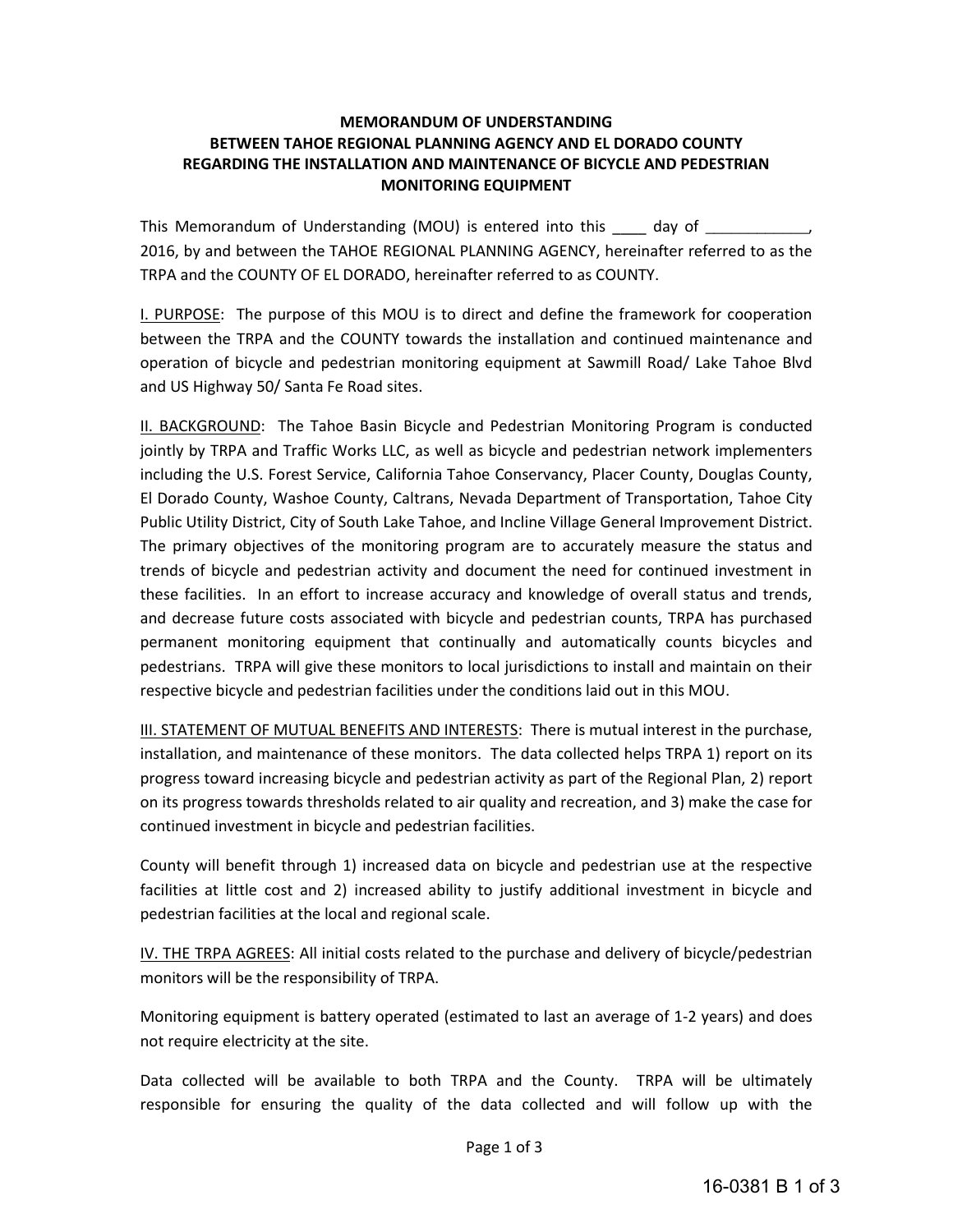manufacturer if any data quality problems arise. Annual data summaries of all monitoring stations will be the responsibility of TRPA and will be shared with all partners.

TRPA will indemnify, defend and hold harmless County its officers, employees and agents against, all actions, claims, penalties, obligations, liabilities, or damages that may be asserted or claimed by any person, firm, entity, corporation, political subdivision, or other organization arising out of TRPA's negligent acts or omissions related to this MOU.

TRPA will obtain, provide and maintain at its own expense during the term of this MOU a policy or policies of the type and amounts of insurance signed by a person authorized by that insurer to bind coverage on its behalf and satisfactory to the County.

TRPA will not be responsible for monitor replacement if broken or vandalized.

V. COUNTY AGREES: All installation and maintenance of the monitors will be completed by the County and must follow installation and maintenance guidelines of the manufacturer. Details of installation and maintenance can be found in the guidelines of the manufacturer. Regular maintenance requires periodic battery replacement (estimated at every 1-2 years) at the estimated cost of approximately \$125 per battery. County will be responsible for battery replacement costs.

All efforts should be made to minimize vandalism. However, it is acknowledged by TRPA that some vandalism is out of the control of the County and the County will not be held liable for damages to the monitors caused by vandalism or other actions (fire, storms, etc.) out of their control.

County should report any issues with the operation of the monitors to TRPA as soon as possible.

Each fall, County will ensure any data collected in the previous year is made available to TRPA.

County will indemnify, defend and hold harmless TRPA its officers, employees and agents against, all actions, claims, penalties, obligations, liabilities, or damages that may be asserted or claimed by any person, firm, entity, corporation, political subdivision, or other organization arising out of County's negligent acts or omissions related to this MOU.